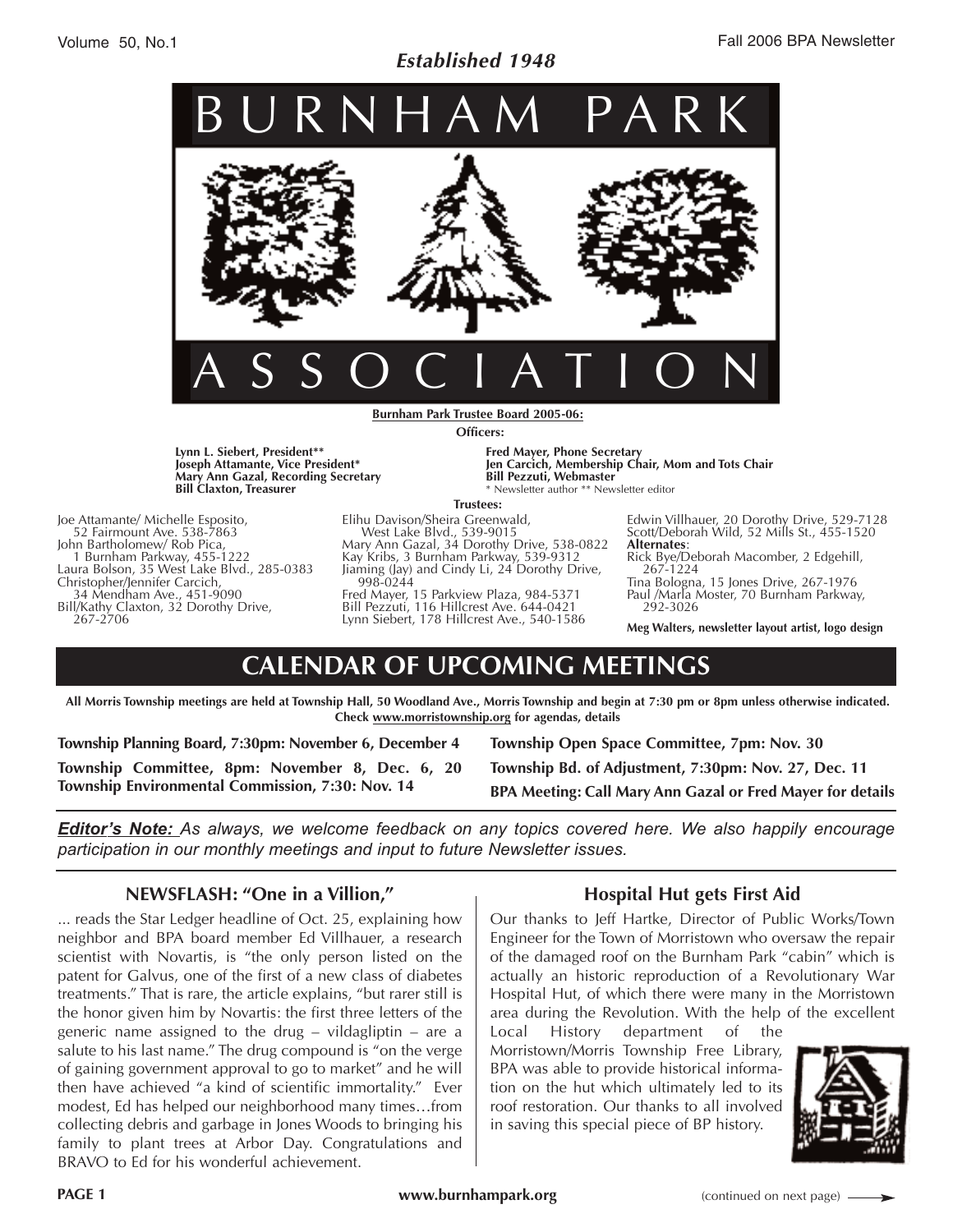### **The Benches are coming, the Benches are coming….**

BPA and neighbor Phyllis Gottlieb supplied funding for purchase of two new benches to enable parents to sit while watching their children play in the new playground area.

The benches have been ordered and received by the Town and, at last word, will be installed shortly. We thank Linda Politowski, Head of the Morristown Recreation Dept. and Jen Carcich, Mom and Tots Chair, for their help in shepherding through this project. Thanks also



to Phyllis Gottlieb for her generous donation in memory of her husband and son and for assistance from Bill Claxton, BPA Treasurer, for his help with obtaining dedication plaques once the benches are installed.

#### **Moms and Tots continue to grow**

September flew by! Some new faces joined the Moms' dinner at Seasons this month.

In October, the Moms and Tots will continue to offer

**Monday playdates** at 9:30am at Burnham Park Playground

**Infant playdates** at various homes on Wednesdays at 10:30am.

**Working parents?** We have a playdate for you too: Thursday evenings at 5:30pm we meet at Burnham Park (we can make it a "picnic dinner" if we get a regular crowd showing up).

Some of our October activities: **Moms' Night** was Friday, October 20 at Pamir on Washington St. **Dads had Poker Night** this month and, on October 14, some Moms and their dogs ran in the "Hounds & Harriers Run" in Morris Township, to raise funds for St. Hubert's Animal Shelter.

Coming soon:

**November 18: CPR Training for parents, grandparents & caregivers**... and for those of you who did not get certified in June. CPR certification is only valid for 2 years, so it might be time for you to take the course again. The tentative date is Saturday, November 18, from 9:00-12:00 at the Carcich home. (Babysitting will not be offered as Jen needs to be re-certified as well.) The class is \$40 per person and fills on a first come first serve basis. (We can take no more than 10 people.) Call Jen Carcich if interested. (973)451-9090. For more details on this an Moms and Tots activities, contact Jen Carcich or go to the Moms and Tots website: www.momstots.carcich.net Enjoy your families!

### **MAJOR DEVELOPMENT: NJDEP Denies Sewers, stops CCRC**

Along with over 30 regional, statewide and national environmental and historical agencies and organizations, the Burnham Park Association opposed the extensive commercial CCRC development on this environmentally and historically sensitive land. To proceed would have violated the State Plan by extending sewers into a Planning Area 5 (the most sensitive), denuded the land of 3,100 mature trees, removed 344,000 cu. yds. of soil (requiring 7 hours/day for 9 continuous months to accomplish), degraded air quality, fouled Category I (the most pristine) waters, undermined drinking water for 1.2 million people, destroyed greenways connecting federal and county parklands, eliminated habitat for multiple endangered and threatened species, intruded a commercial development into a national and state registered historic district and compromised the nation's first National Historical Park.

In its letter of denial, the NJDEP stated that extension of sewer service needed for this CCRC "would violate the objectives of the Water Quality Planning Act and the stated purpose of the Water Quality Management Planning Rules. Further, the proposed project would result in a development that is incompatible with the environmental and historical features of the site and its surroundings."

The following are highlights from the NJDEP's detailed July 26, 2006 letter that "disapproves the above referenced Wastewater Management Plan":

Re category 1 tributaries to Whippany River and exceptional value wetlands-…"access road and stormwater management design structures encroach upon the protective corridors and transition areas associated with these valuable environmental resources."

"In accordance with NJ Endangered and non-game Species Conservation Act" …"Construction of the project as

presently proposed would result in the removal of 71 acres of mature forest, which is designated by the Department's Landscape project as critical habitat for the State endangered Red Shouldered Hawk, and the State threatened Barred Owl and the State threatened Wood Turtle." In July 2005, "a summer breeding colony of the



State and federally endangered Indiana Bat" was documented nearby by the US Fish and Wildlife Service. "Due to the critical nature of the habitat for all of these species, which require large contiguous forested areas, it would be inappropriate to extend sewer service that will directly and indirectly result in the fragmentation, degradation, and destruction of this habitat."

Problems with stormwater management design and water quality measures. After careful review, the NJDEP concludes: "Due to the apparent inconsistencies of the applicant's plans with the Stormwater Management rules, and the potential for failure of the basins on steep slopes, which would have a catastrophic impact on the Category One stream below, the Dept. cannot conclude that the project will adequately protect water quality as required by the Surface Water Quality Standards.'

Conflict with State Plan and Negative Impact on Washington Valley Historic District and on Jockey Hollow: Citing its responsibility to coordinate water quality management with overall land use and noting the project's proximity to Jockey Hollow and Washington Valley: "In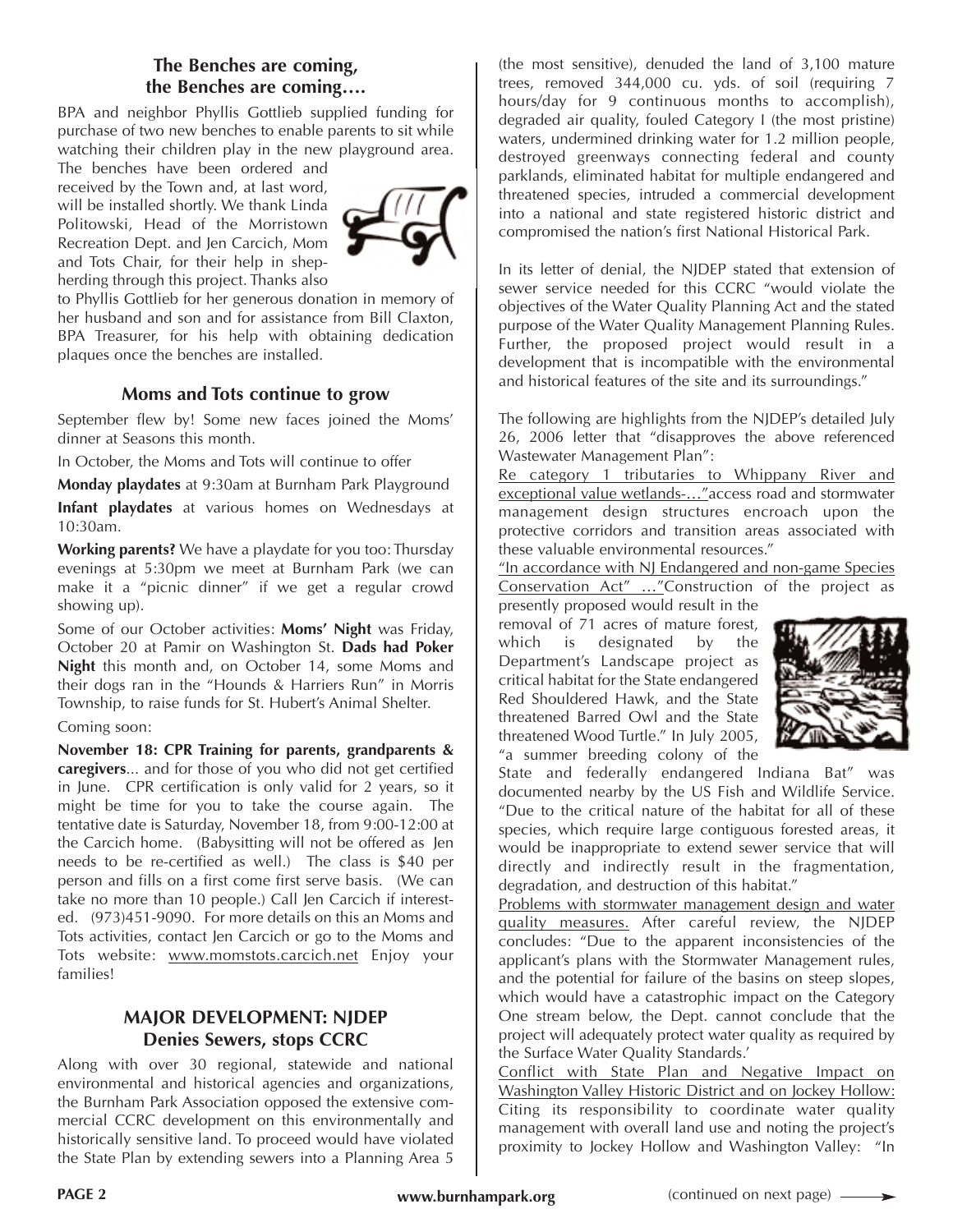combination, these impacts would have a measurable detrimental impact on the character of the Washington Valley Historic District and the Morristown National Historic Park." In addition, …"the extension of sewer service within a planning Area 5 would conflict with the policies established by the State Plan."

Conclusion: After a seven page, point by point analysis, …"the Department has determined that the proposed extension of sewer service to this site would be unacceptable for the reasons stated herein. Therefore the Dept. disapproves the proposed amendment as inconsistent with the Water Quality Planning Act and the Water Quality Planning Rules."

**Current status:** The investors/developers associated with the Abbey's plan have filed an appeal of the DEP decision. The case will go before an Administrative Law Court Judge. It could be months or even years before the final determination is made. Thus far, the NJDEP stands firmly behind its decision.

Those interested in senior facilities should check www.newlifestyles.com for a comprehensive list of housing options currently available throughout New Jersey. In addition, two nearby CCRCs, Fellowship Village (Basking Ridge) and Franciscan Oaks (Denville) are actively seeking residents.

### **There are pesticide/herbicide free alternatives for a healthy lawn!**

At its September 28, 2006 meeting, BPA had the rare treat of a special guest speaker Jane Nogaki, Pesticide Program Coordinator of the NJ Environmental Federation (NJEF). Ms. Nogaki has worked with Rutgers Research Extension in training over 530 NJ school Integrated Pest Management (IPM) instructors in over 11 locations to comply with the School IPM Law to reduce and/or eliminate use of harmful pesticides around school kids. In addition, she and NJEF have:

Helped create Pesticide Free Zones-PFZ in Chatham Twp., Ocean City and Brick Twp and

Mobilized NJEF members to successfully petition Home Depot to stock environmentally friendly lawn and garden products. Since Sept. 2005, Home Depot began stocking "TerraCycle, the first ever plant food made entirely from waste (invented and manufactured in NJ)."

#### Below is some of the useful information Ms. Nogaki presented:

Pesticides/Herbicides can act as dangerous estrogen mimics. Why is this bad? When these chemicals act like estrogen in the human body, they have the potential to disrupt normal hormonal processes and can increase the risk of cancer, asthma, immune system and nerve disorders, infertility, birth defects, learning disabilities and behavioral problems. They can interfere with a woman's monthly cycle; diminish male characteristics (male sperm counts have decreased significantly over last 5 decades); and interfere with the immune system. Although these mimics are found in other products such as plastic packaging and food from contaminated and pesticide treated sources, we would be wise to limit our intake where we can: namely, through minimizing or eliminating use of lawn chemicals.



Special dangers to children: Because of their small size and

increased respiration, their hand to mouth behaviors and rapid development, children are particularly vulnerable to damage from pesticide exposure, borne out by a the sizeable increase in childhood cancer and asthma rates in recent years. In addition, a recent study of preschoolers revealed 99% had one or more pesticides in their bodies.

Existing laws inadequate in current day. Written in 1942, the law regulating pesticides concentrates solely on the economic benefit of their use vs. no use. It does not address the effects of limited or cumulative use or the impacts of the interactions of chemicals either within a given formulation or with other chemicals in the environment. Therefore, the law and evidence places the burden on you as consumer- Buyer Beware! And although disclosure regarding health effects is required for children and pregnant women, there is clearly a need for more information to increase awareness through education.

Pesticide Free Zones in Parks: Several communities, including Chatham Twp., have been in the forefront of creating "Pesticide Free Zones": That township's five parks and playgrounds are not treated with pesticides. BPA would like to follow suit in Burnham Park.

Some additional facts you should know: The most commonly used lawn weed killer(herbicide) 2,4-D is a probable human carcinogen and has been linked to cancers in pets. In NJ, 2.5 million pounds of pesticides are applied commercially and agriculturally, while 1.6 million pounds are applied by homeowners. Between 13 and 29 pesticides, 10 at concentrations exceeding water quality standards, were found in seven NJ streams tested by USGS. To protect children, all schools in the state must now restrict pesticide use. It's up to you to protect them at home. See more information at www.pestmangement.rutgers.edu/ipm/schoolipm.

We urge you to consult references available on the Chatham Township Website:

www.chathamtownship.org/pesticide\_brochure.html.

These include the following: Useful references for pesticide health risks can be found at the website for Toxics Use Reduction (TURI) program of the State of Massachusetts. See The Wellesley Project section: http://community.turi.org/wel/PesticideGuide.html Books and references for Wellesley's pesticide reduction project are at http://home.comcast.net/~little.sarah/page7.html For federal data from the US Geological Survey on Pesticides in US waterways and groundwater, see http://water.usgs.gov/nawqa/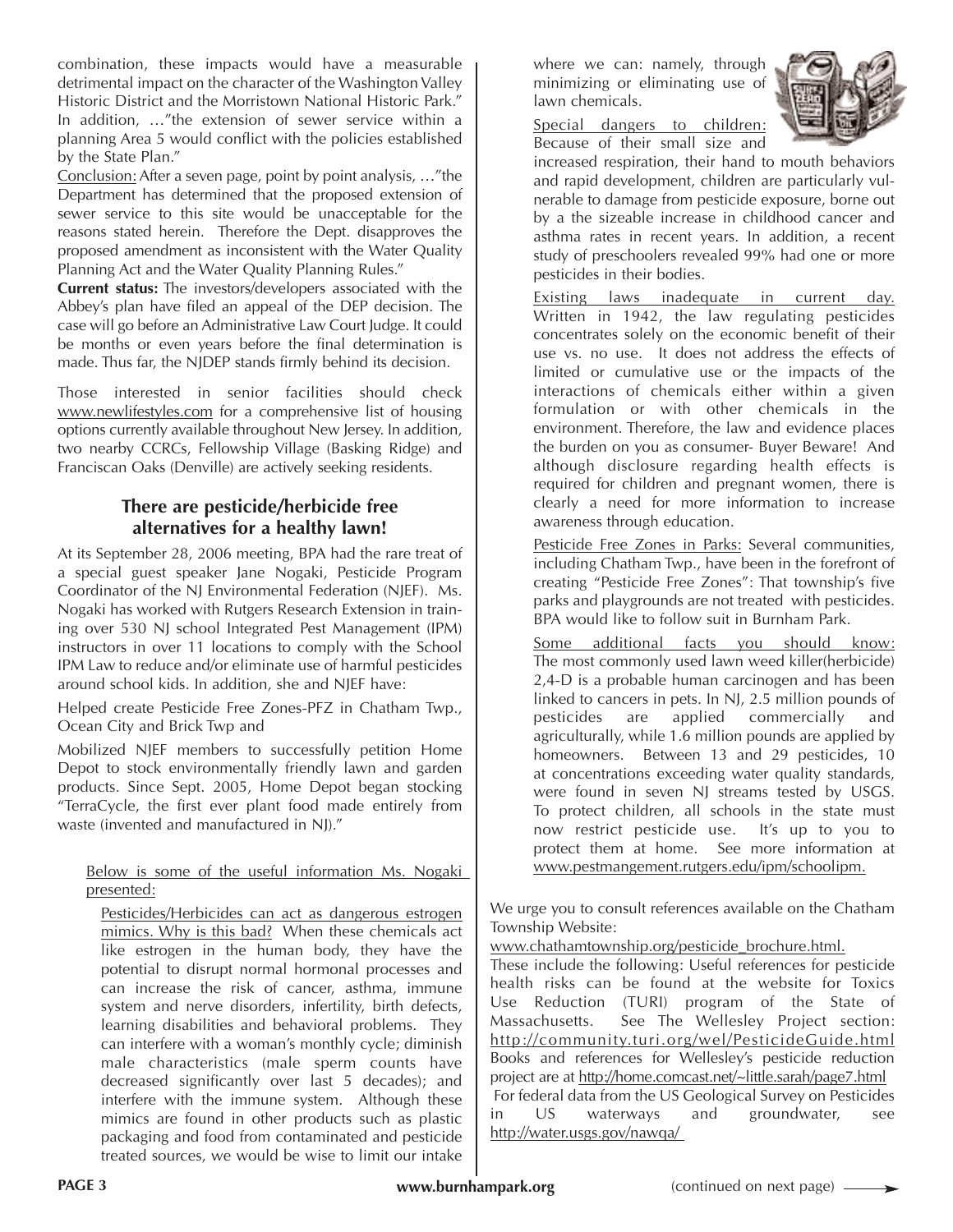### **From Global (Warming) to Local: US Mayor's Climate Protection Agreement:**

On September 12, the Morris Twp Environmental Commission heard presentations from Art Clarke and Ernest Sicconi, respective Chairs of the Morristown and Madison Environmental Commissions. They spoke on behalf of their municipalities in support of the US Mayors' Climate Protection Agreement, whose opening paragraph begins: "We urge the federal government and state governments to enact policies and programs to meet or beat the Kyoto Protocol target of reducing global warming pollution levels to 7% below 1990 levels by 2012." To achieve that end the agreement goes on to .."urge the US Congress to pass the bipartisan Climate Stewardship Act sponsored by Senators McCain and Lieberman and Representatives Gilchrist and Oliver."

Finally, the signatories pledge: "We will strive to meet or exceed Kyoto Protocol targets for reducing global warming pollution by taking actions in our own operations and communities such as:

1. Inventory global warming emissions in City operations and in the community, set reduction targets and create an action plan

2. Adopt and enforce land-use policies that reduce sprawl, preserve open space, and create compact, walkable urban communities

3. Promote transportation options such as bicycle trails, commute trip reduction programs, incentives for car pooling and public transit

4. Increase the use of clean, alternative energy by, for example, investing in "green tags", advocating for the development of renewable energy resources, and recovering landfill methane for energy production

5. Make energy efficiency a priority through building code improvements, retrofitting city facilities with energy efficient lighting and urging employees to conserve energy and save money

6. Purchase Energy Star equipment and appliances for city use

7. Practice and promote sustainable building practices using the US Green Building Council's LEED program or a similar system

8. Increase the average fuel efficiency of municipal fleet vehicles; reduce the number of vehicles; launch an employee education program including anti-idling of vehicles messages; convert diesel vehicles to bio-diesel

9. Evaluate opportunities to increase pump efficiency in water and wastewater systems; recover wastewater treatment methane for energy production

10. Increase recycling rates in city operations and in the community

11. Maintain healthy urban forests; promote tree planting to increase shading and to absorb C02

12. Help educate the public, schools, other jurisdictions, professional associations, business and industry about reducing global warming pollution."

The above are the key elements of this initiative. More than 258 cities nationwide and 25 in NJ have signed on to the agreement. *It was unanimously adopted on July 18, 2006 by the Morristown Council and Mayor*. We urge Morris Township to follow suit.

In support of this initiative, called "Cool Cities" the Sierra Club has begun training sessions, such as the North Jersey Training Program, a one day seminar was held in Chatham on Oct. 21st.

### **Morris Township Adopts Planned Retirement Zone**

On September 20, 2006, Morris Township accepted and passed on second reading the memorialization of a "Planned Retirement Zone" that would affect approximately 95 acres of the Kessler (former Good Shepherd) and Villa Walsh properties. The ordinance would "Remove from the Nursing Home/Long term Care, Assisted Living and Residential Health Care zone and incorporate into the PRC-Planned Retirement Community Zone all of Block 3103, lots 59 & 60" (the former Kessler/Good Shepherd property) as well as a portion of Villa Walsh (Block 4101, lot 1).

"The following uses…. are permitted:

- Age- restricted housing
- Assisted- living residence or facilities
- Nursing homes and long-term care facilities
- Residential health care facilities
- Single-family detached houses subject to the area, yard and bulk requirements of the PRC zone as part of an age restricted community."

Public assurances were given by Township Mayor Nace that, in the case of the Villa, this was merely "housekeeping" – finally acting upon the several years' old requirement imposed by an earlier agreement to place the nearly 15 acres abutting Western Ave. back into OS/GU zone and to instead officially re-label the same acreage near the top of the hill as a PRC Zone which now includes the recently built 44 bed nursing facility for the nuns. No satisfactory explanation was given for not simply retaining the prior zoning designation of "Nursing Home/Long term Care, Assisted Living and Residential Health Care" used for the Western Ave. parcel and one wonders why years have elapsed when this "housekeeping" was required at the time the agreement to swap those two parcels was memorialized. Both Mayor Nace and the Villa attorney Bobrow stated firmly that there were NO plans to build more facilities within that newly labeled zone on the Villa property even though its new designation allows for age restricted housing. Mr. Achison's plans for the Kahdena Rd./Good Shepherd/Kessler property do include a high end, age restricted, clustered townhouse development.



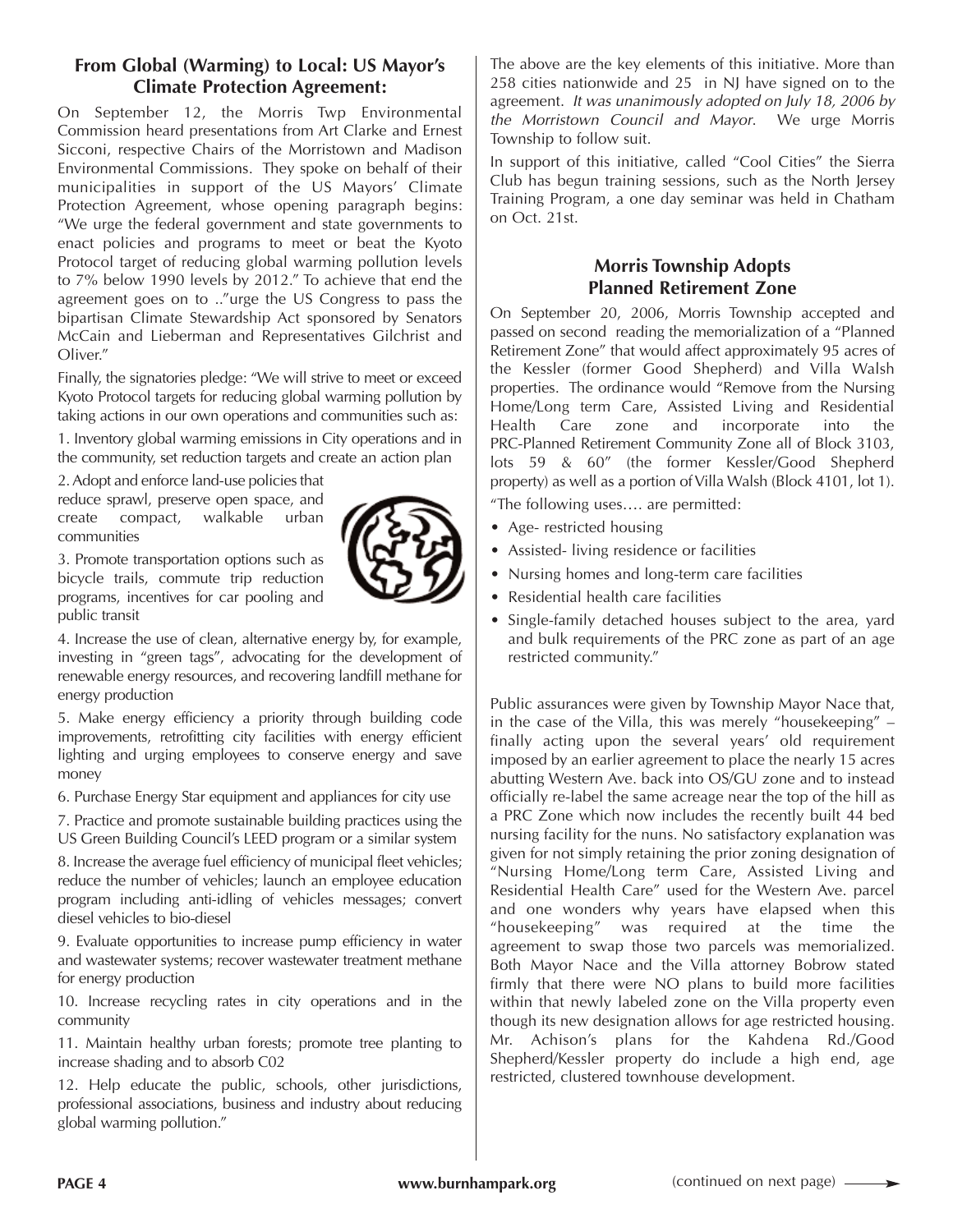### **Knox Artillery Park Update:**

We are assured that there is measurable progress in the effort to preserve what remains of "The Park of the Artillery": the Revolutionary War cantonment utilized by General Henry Knox and his men during 1779-80. General Knox was

George Washington's Chief of Artillery, was instrumental in the founding of West Point, and served as the nation's first Secretary of War. The site once extended for a 1/3 of a



mile on either side of Mendham Road, old Route 24.

We applaud the Morris County Park Commission and Mayor Robert Nace for their ongoing efforts to preserve this important part of our history.

#### **COAH Update:**

Recently Township Planner Adrian Humbert confirmed that, at present, the Township has surpassed its required quota of affordable housing by over 200 units but noted that all new housing construction in the Township adds to the required obligation. The more recent rules allow for municipalities such as Morris Township to utilize RCA's or Regional Contribution Agreements whereby the municipality can contribute to construction of affordable housing in another community rather than build such units within its own borders. Rick Watson spoke in favor of that alternative should the need arise for more COAH housing in the future.

### **We thought you'd like to know:**

Background on upcoming PUBLIC QUESTION #2: "Constitutional amendment to expand uses of dedicated tax revenues to fund improvements and facilities on preserved open space lands."

No new taxes are involved:

This public question reallocates a surplus of existing funds from the corporate Business Tax already dedicated to the environment. Through 2015, \$15 million annually would be allocated to improving parks and natural areas throughout the state, with an increase to \$32 million annually thereafter.

This creates a dedicated source of funding to: improve our natural areas, ensure clean air and water, provide important habitat, maintain safe and accessible natural areas, as well as opportunities for recreation and education and to make much needed capita repairs,improvements and renovations at state and local parks and natural areas.

## **Membership/Dues Payment**

I/We enclose our 2006 Burnham Park Association dues of: □\$10 Basic/Pine □\$25 Sponsor/Maple □\$50 Patron/Beech □\$100 Benefactor/Oak □\$250Thomas Paine Club Name:

| $\cdots$   |  |  |  |
|------------|--|--|--|
| Address:   |  |  |  |
| Telephone: |  |  |  |

If making additional contribution, please indicate amount and purpose (e.g. plantings for Arbor Day, etc.)

Amount: example and a purpose:  $P$ urpose:  $\overline{Q}$ 

*Fill in your name, address and telephone number on this stub. Make checks payable to the Burnham Park Association. Sent to our treasurer, Bill Claxton at 32 Dorothy Drive, Morristown, NJ 07960. Thanks to those neighbors who have supported BPA so generously.*

#### *DUES PAID IN THE THE LAST 3 MONTHS OF 2006 GET CREDITED TO CALENDAR YEAR 2007*